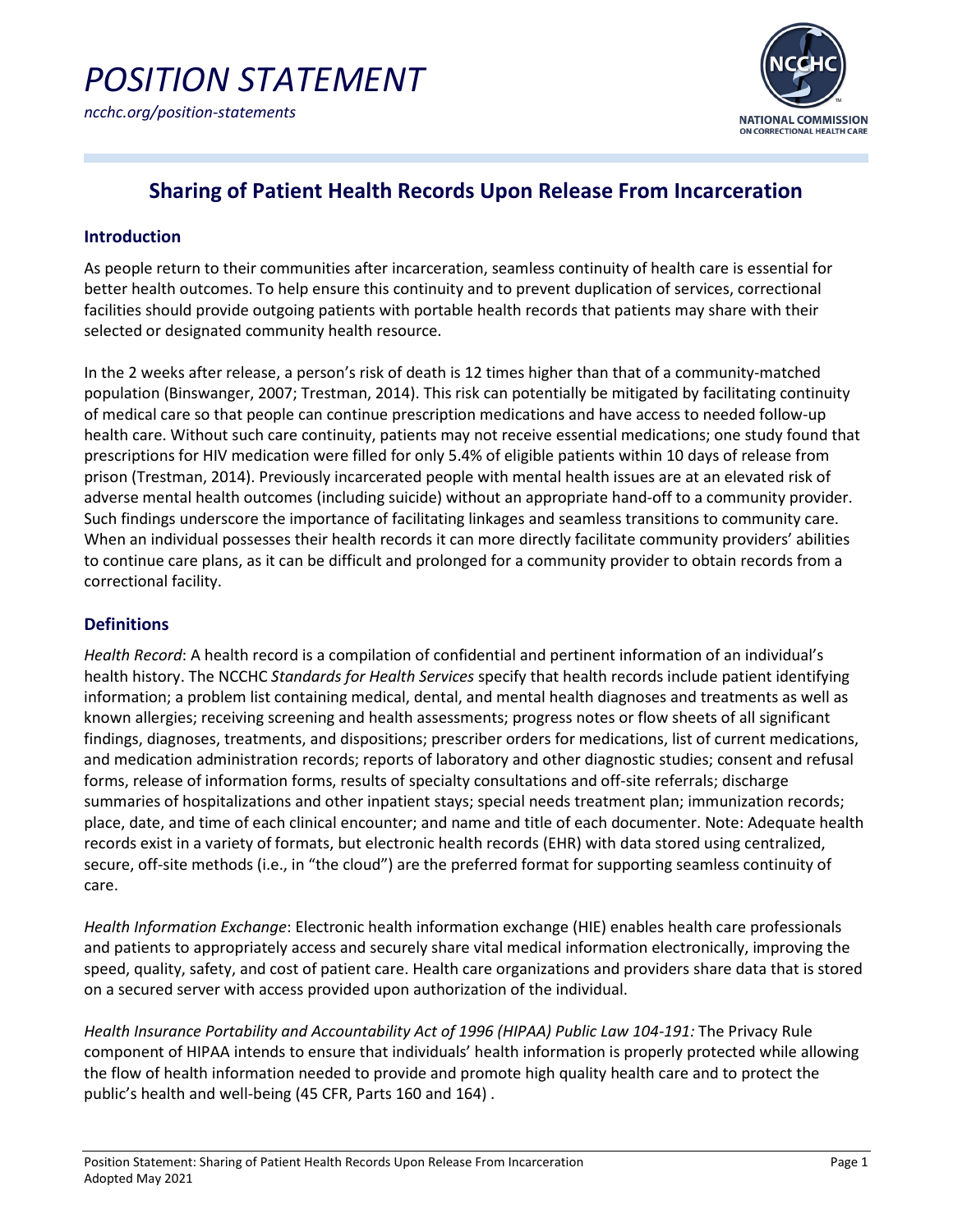# *POSITION STATEMENT*



#### **Position Statement**

Access to the recent health record, whether in paper or electronic form, is important for continuity of care as incarcerated individuals transition back into the community. Therefore, NCCHC recommends the following:

- 1. Update "Release of Information" policy to include the individual's right to obtain a copy of their health record upon release, to include, at a minimum, immunizations, current lab results, cancer screenings, medication list, most recent provider visit, allergy list, problem list, and current imaging results. The "Release of Information" form must be HIPAA compliant (45 CFR, Parts 160 and 164).
- 2. Combine consent for treatment at the time of incarceration with an authorization to share medical/dental/mental health information to a community agency or provider upon release from incarceration.
	- a. If discharge planning is to be provided (see NCCHC essential standard E-10 Discharge Planning), the facility makes arrangements or referrals for follow-up services with community prescribers, including exchange of clinically relevant information.
- 3. Respond to requests for information from community agencies and/or providers within 5 business days.
- 4. Waive the costs of sharing health records (as listed in Statement 1) for the patient at time of release upon release from incarceration or within 7 days of release.
- 5. Use electronic health records, which allows for more legible and comprehensive information.
- 6. Partner with state, regional, and/or local health information exchanges (HIEs) so electronic data and/or a Continuity of Care Document (CCD) can be shared as the individual transitions to care in the community.
- 7. Ensure that all sharing of patient health information is in compliance with the Health Insurance Portability and Accountability Act.

#### *May 28, 2021 – adopted by the National Commission on Correctional Health Care Governance Board*

#### **Resources**

- Binswanger, I., A., Stern, M. F., Deyo, R. A., Heagerty, P. J., Cheadle, E., Elmore, J. G., & Koepsell, T. D. (2007). Release from prison – A high risk of death for former inmates. *New England Journal of Medicine, 356,* 157- 165.<https://www.nejm.org/doi/full/10.1056/nejmsa064115>
- Burton, B., & Downing, K. (2017, April). Making amendments to health records (2017 update). *Journal of AHIMA*. <https://bok.ahima.org/doc?oid=302080#.X2k8s2hKjMU>
- Butler, B. (2014, Winter). Health information exchange between jails and their communities: A bridge that is needed under healthcare reform. *Perspective in Health Information Management*. [https://perspectives.ahima.org/health-information-exchange-between-jails-and-their-communities-a](https://perspectives.ahima.org/health-information-exchange-between-jails-and-their-communities-a-bridge-that-is-needed-under-healthcare-reform)[bridge-that-is-needed-under-healthcare-reform](https://perspectives.ahima.org/health-information-exchange-between-jails-and-their-communities-a-bridge-that-is-needed-under-healthcare-reform)
- Confidentiality of Alcohol and Drug Abuse Patient Records, 42 CFR Part 2. (2010). <https://www.govinfo.gov/app/details/CFR-2010-title42-vol1>